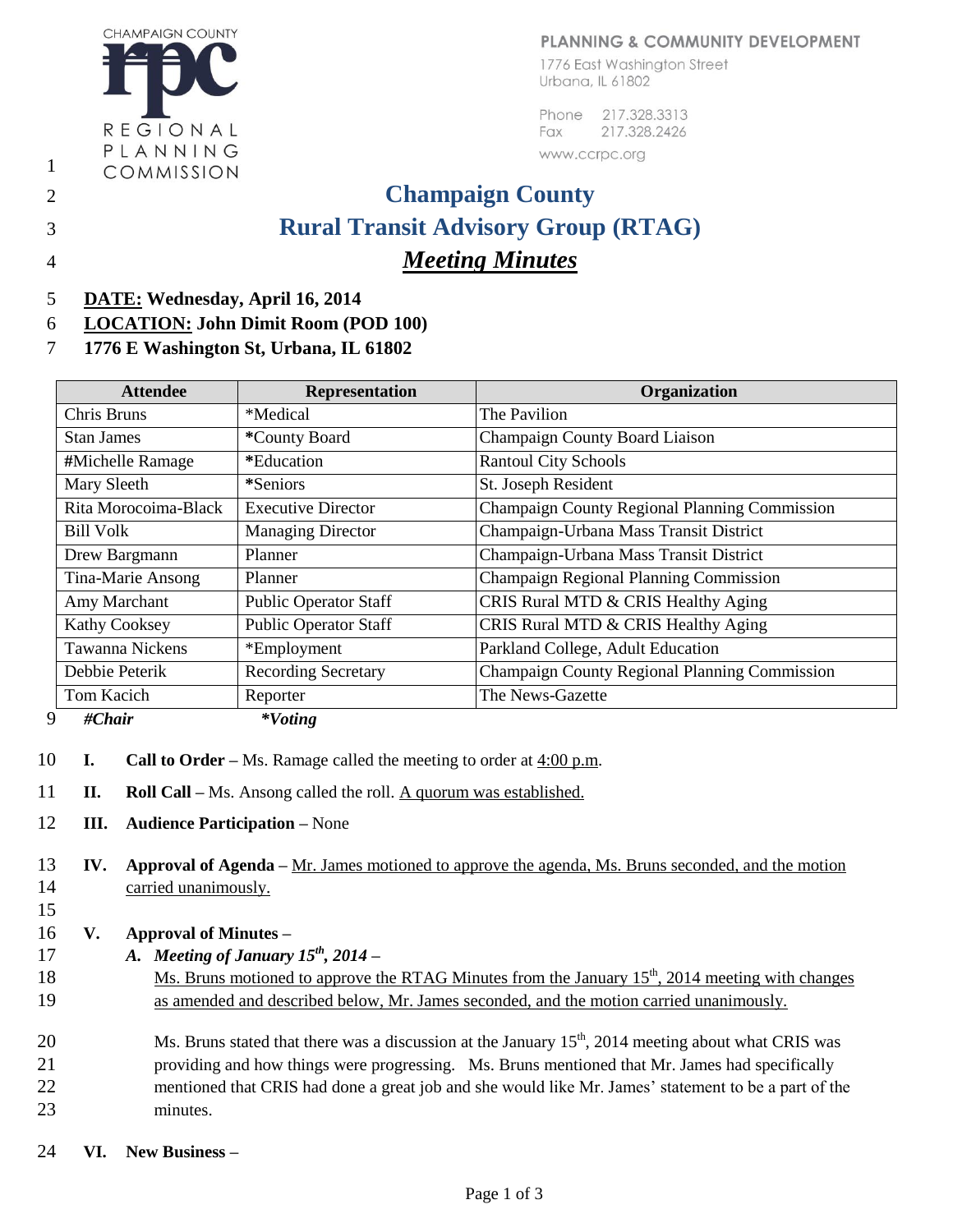| 25<br>26                                     | A. Champaign County FY14 $3rd$ Quarter Service Reports – Ms. Ansong referred the group to the<br>breakdown of trips provided, by trip purpose highlighting the following information:                                                                                                                                                                                                                                                                                                                                                                                                                                                                                                                                                                                                                                          |
|----------------------------------------------|--------------------------------------------------------------------------------------------------------------------------------------------------------------------------------------------------------------------------------------------------------------------------------------------------------------------------------------------------------------------------------------------------------------------------------------------------------------------------------------------------------------------------------------------------------------------------------------------------------------------------------------------------------------------------------------------------------------------------------------------------------------------------------------------------------------------------------|
| 27<br>28                                     | Compared to the previous quarter, there were over 600 additional medical trips and 130<br>shopping trips provided.                                                                                                                                                                                                                                                                                                                                                                                                                                                                                                                                                                                                                                                                                                             |
| 29                                           | We also added approximately 700 total trips.                                                                                                                                                                                                                                                                                                                                                                                                                                                                                                                                                                                                                                                                                                                                                                                   |
| 30<br>31                                     | We added over 1,000 hours and over 10,000 miles which was a significant increase over<br>the previous quarter.                                                                                                                                                                                                                                                                                                                                                                                                                                                                                                                                                                                                                                                                                                                 |
| 32<br>33<br>34                               | There were significant changes in the denials between this quarter and previous quarter.<br>In the previous quarter denied requests were at 202, this quarter 71 was reported. For<br>the trips, last quarter 416 denials were reported, this quarter 121 was reported.                                                                                                                                                                                                                                                                                                                                                                                                                                                                                                                                                        |
| 35                                           | 114 riders were added to the transit system this quarter versus 75 added last quarter.<br>$\bullet$                                                                                                                                                                                                                                                                                                                                                                                                                                                                                                                                                                                                                                                                                                                            |
| 36<br>37<br>38<br>39<br>40                   | Both the individuals served and the number of trips were up slightly from the previous<br>quarter's months. At the end of March, we are averaging 1700 total trips and 221<br>individuals served. Ms. Black stated that this is the highest number that compared with<br>the average that peaked at 2012, and then went down. Now our figures are trending up<br>again.                                                                                                                                                                                                                                                                                                                                                                                                                                                        |
| 41<br>42<br>43<br>44<br>45                   | Ms. Marchant commented there are more than 100 rides scheduled every day; 20-25 are<br>cancelled, but the cancellations allow availability to other rider requests. Ms. Marchant<br>reminded the committee as she had stated previously that there had been challenges with<br>maintaining staff at the current rate of pay. After convincing the board to raise the rate of<br>pay, the rate has been increased to \$11.00 an hour which has caused more applicant interest.                                                                                                                                                                                                                                                                                                                                                  |
| 46<br>47                                     | Mr. James made a motion to accept and place on file, Ms. Bruns seconded, and the motion carried<br>unanimously.                                                                                                                                                                                                                                                                                                                                                                                                                                                                                                                                                                                                                                                                                                                |
| 48<br>49<br>50<br>51<br>52<br>53<br>54       | <b>B.</b> Champaign County FY14 3 <sup>rd</sup> Quarter Fiscal Reports – Ms. Marchant commented that FY14 3 <sup>rd</sup><br>Quarter Fiscal Reports are not due until the end of the month, and they will be on time. At the end of<br>the 3 <sup>rd</sup> quarter we will have expended all the 5311 Funds and \$235,000 of the DOAP Funds. Ms.<br>Marchant stated that Ms. Cooksey's predictions were that they probably will not have spent about<br>\$200,000 in operating at the end of the fiscal year. We can't spend it down. We simply need vehicles<br>to spend the money so we staff the vehicles with drivers, pick up passengers and put fuel in the<br>vehicles.                                                                                                                                                 |
| 55<br>56                                     | Mr. James made a motion to accept and place on file, Ms. Bruns seconded, and the motion carried<br>unanimously.                                                                                                                                                                                                                                                                                                                                                                                                                                                                                                                                                                                                                                                                                                                |
| 57                                           |                                                                                                                                                                                                                                                                                                                                                                                                                                                                                                                                                                                                                                                                                                                                                                                                                                |
| 58<br>59<br>60<br>61<br>62<br>63<br>64<br>65 | C. IDOT/FTA Compliance Reviews - Ms. Ansong stated that the tri-annual reviews for Champaign<br>County are on April 29 <sup>th</sup> and 30 <sup>th</sup> . We are currently preparing for RLS, the private contractor<br>consultant with IDOT who will evaluate our compliance on a number of parameters such as financial<br>management, Title VI an equal opportunity, maintenance, and safety. We are in the process of<br>getting the required documents in place. Ms. Black commented that this is the first review for<br>Champaign County. Ms. Marchant and Ms. Ramage discussed reviews they have had. Ms. Bruns<br>commented that as long as you have a plan for implementing, you would be in compliance. Ms.<br>Marchant also mentioned that they have been audited by IDOT every year and are very proud of their |
| 66                                           | audits and the outcome of their audits.                                                                                                                                                                                                                                                                                                                                                                                                                                                                                                                                                                                                                                                                                                                                                                                        |